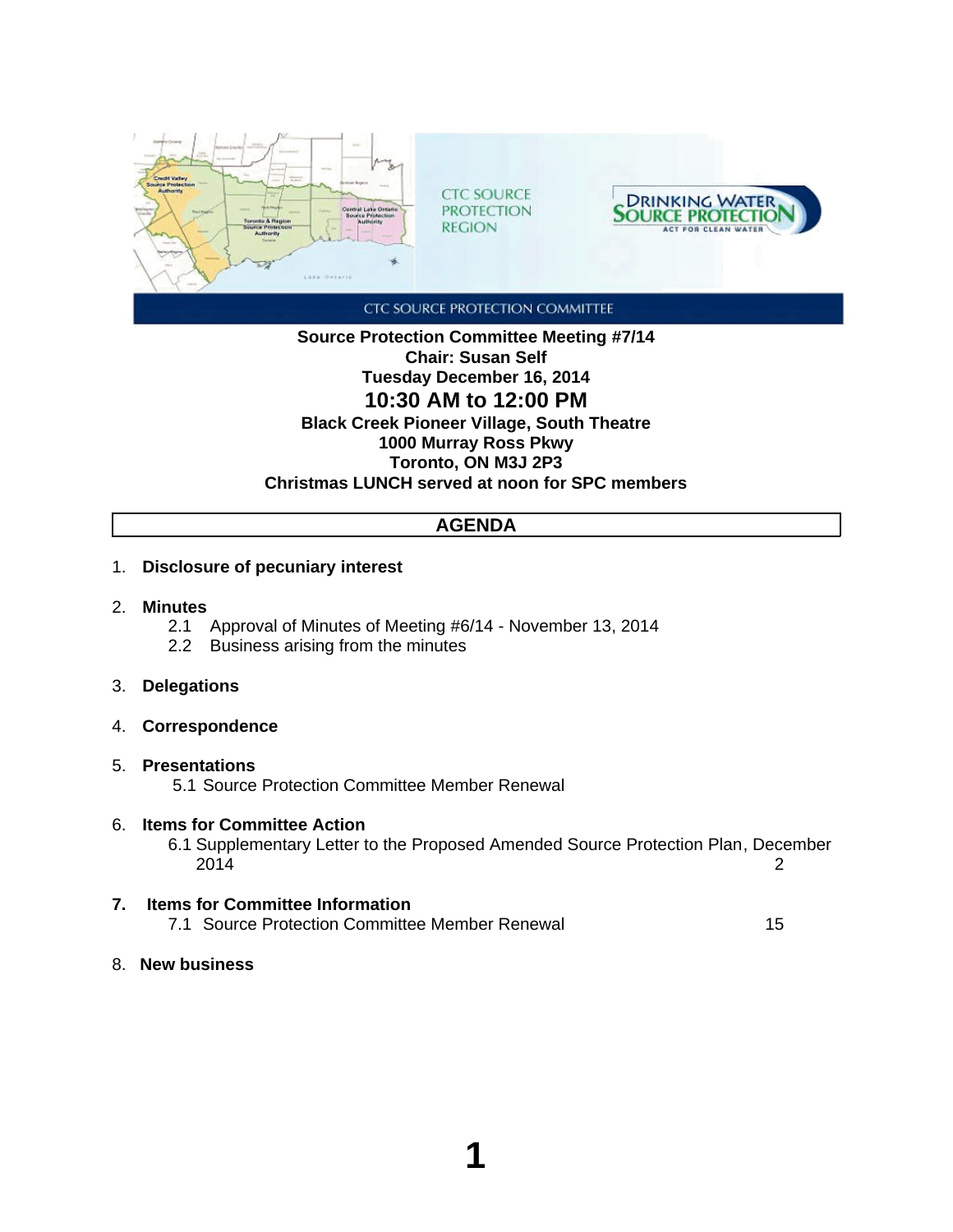# **Item 6.1**

- **TO:** Chair and Members of the Source Protection Committee Meeting #7/14, December 16, 2014
- **FROM:** Susan Self, Chair, CTC SPC

#### **RE: Supplementary Letter to the Proposed Amended Source Protection Plan, December 2014** \_\_\_\_\_\_\_\_\_\_\_\_\_\_\_\_\_\_\_\_\_\_\_\_\_\_\_\_\_\_\_\_\_\_\_\_\_\_\_\_\_\_\_\_\_\_\_\_\_\_\_\_\_\_\_\_\_\_\_\_\_\_\_\_\_\_\_\_\_\_\_\_\_\_

### **KEY ISSUE**

Submission of a supplementary letter to accompany the Proposed Amended Source Protection Plan, December 2014

### **RECOMMENDATION**

**THAT the CTC SPC approves the supplementary letter found in Attachment for submission from Chair Self to the Minister of the Environment and Climate Change, subject to any changes approved at Meeting #7/14 to be held on December 16, 2014;**

**AND FURTHER THAT staff be directed to take the necessary actions to prepare the final letter from Chair Self and submit it to the Minister of the Environment and Climate Change.**

### **BACKGROUND**

During the development of the source protection plan policies, the Ministry of the Environment and Climate Change (MOECC) staff has advised that matters which are considered "out of scope" for inclusion in the Plan or Explanatory Document, may be brought to the Minister's attention through a "supplementary" letter. The content of policies and the documents required pursuant to the *Clean Water Act, 2006* and associated regulations are very prescriptive. A supplementary letter to the minister provides the CTC SPC the opportunity to raise matters which they wish to bring forward that are outside of the Plan or Explanatory Document.

#### **REVISIONS TO 2012 LETTER**

The CTC SPC opted to submit a supplementary letter along with the Proposed Source Protection Plan in 2012. Many of the concerns raised in the November 7, 2012 letter have been reviewed and resolved since its submission to the Minister. However, recognizing that it has been two years since the original supplementary letter was drafted, other issues have arisen, and some remain outstanding. At SPC meeting #6/14, held on November 13, 2014 by RES. #59 /14 staff were directed to draft a further supplementary letter based on comments and suggestion provided by the CTC SPC members during the meeting. Staff has prepared a draft letter for discussion found as Attachment 1.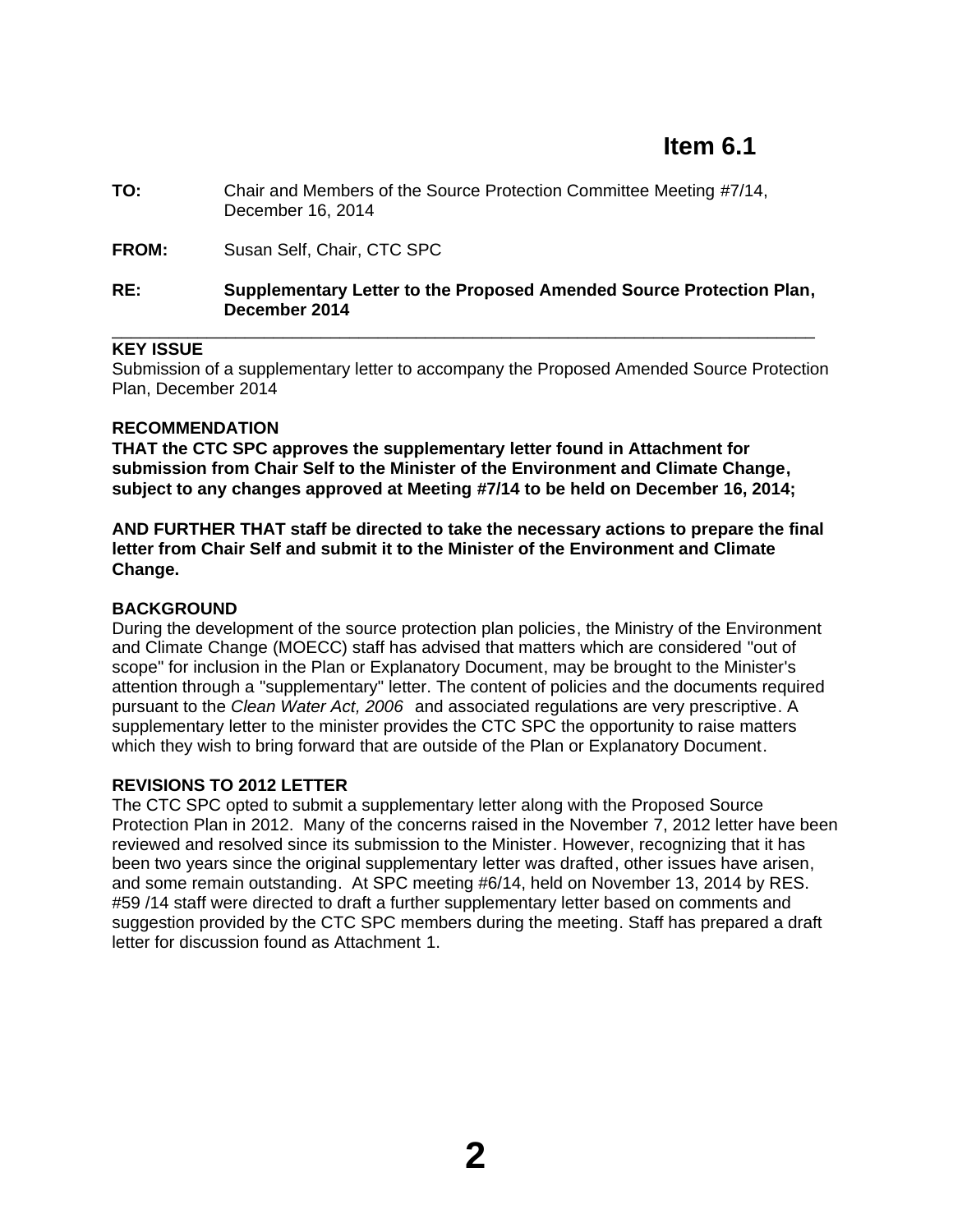## **NEXT STEPS**

Subject to the approval of the SPC staff will make any revisions and prepare the letter for Chair Self's signature and submit it to the Minister of the Environment and Climate Change as soon as possible.

**Report prepared by: Megan Price, extension 5568 Emails: mprice@trca.on.ca For Information contact: Beverley Thorpe, extension 5577 Emails: bthorpe@trca.on.ca Date: December 05, 2014 Attachment: Supplementary Letter from the CTC SPC to the Minister of the Environment and Climate Change regarding the Amended Proposed Source Protection Plan**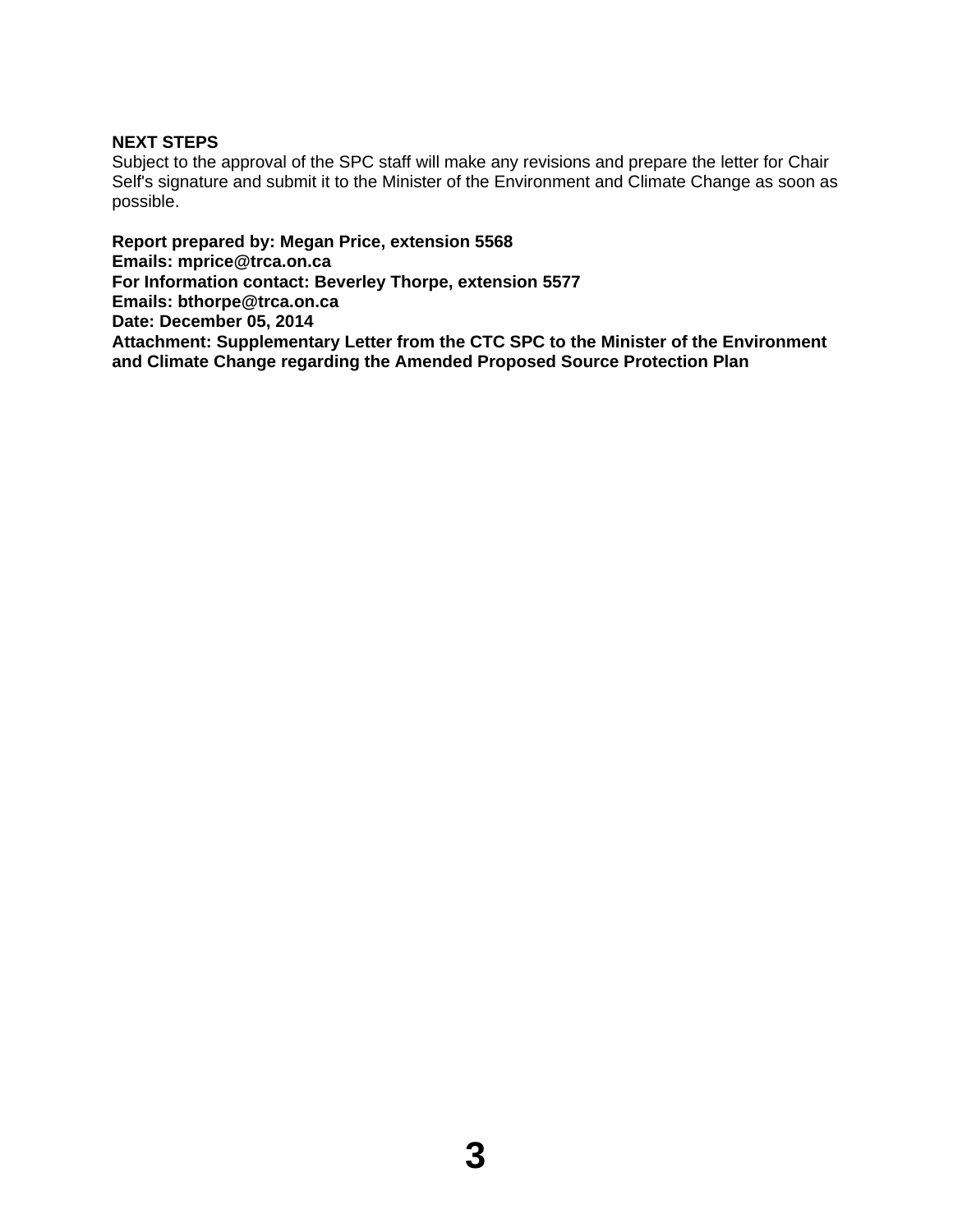December 16, 2014

The Honourable Glen Murray Minister of the Environment and Climate Change 11th Floor, Ferguson Block 77 Wellesley Street West Toronto ON M7A 2T5

Dear Mr. Murray:

I am writing as Chair on behalf of the CTC (Credit Valley, Toronto Region and Central Lake Ontario) Source Protection Committee (SPC) to provide you with the recommendations and advice of our Source Protection Committee which are supplementary to the amended proposed source protection plan policies. The CTC SPC at their Meeting #XX held on December 16, 2014 directed by Resolution #XX that this letter and Attachment be sent. The CTC Source Protection Plan covering our three source protection areas has been submitted to your staff jointly by the Credit Valley, Toronto and Region and Central Lake Ontario Source Protection Authorities for your approval.

The CTC Source Protection Committee submitted a supplementary letter to your predecessor in October 2012 when the CTC Proposed Source Protection Plan was originally submitted for approval. The committee has reviewed that earlier letter and has chosen to include again some of the original submission as well as new material and observations based on our work over the intervening two years. We are hopeful that the amended proposed source protection plan will receive a favourable and prompt review so that the important work to protect our municipal drinking water supplies can begin. Only through application of the policies and analysis will we know what further improvements are needed to this plan. It's now time to "Learn by Doing".

The members and myself have spent the last seven years learning about the source water protection opportunities and challenges in our region. We consulted extensively with municipal and economic sector representatives and landowners. We have also been very fortunate in having as some of our municipal committee members, senior municipal staff who have direct responsibility for water in the Regions of Peel, York and Durham and the City of Toronto who have shared their knowledge and expertise. The capacity and challenges to protect municipal drinking water in the CTC Source Protection Region are extremely varied. In addition the CTC Source Protection Region is covered in part by a number of other special area planning requirements: the Oak Ridges Moraine Conservation Plan, the Niagara Escarpment Plan, the Greenbelt Plan and Places to Grow Act.

In the southern portion bordering Lake Ontario we have the greatest population concentration in the province with a large, sophisticated single tier and several two tier regional governments responsible for provision of water from Lake Ontario. In the northwest corner we have lower tier municipalities with small population and tax base that provide municipal water relying solely on wells. In some of these areas significant water quantity stress has been identified that affects the potential for servicing increased demand. And in the areas between, we have regional governments supplying water sourced from groundwater or a blended supply of water from wells and Lake Ontario.

Our SPC has been very active in reviewing and understanding the technical information and using this knowledge in recommending the policies and tools which we think are best suited to ensuring that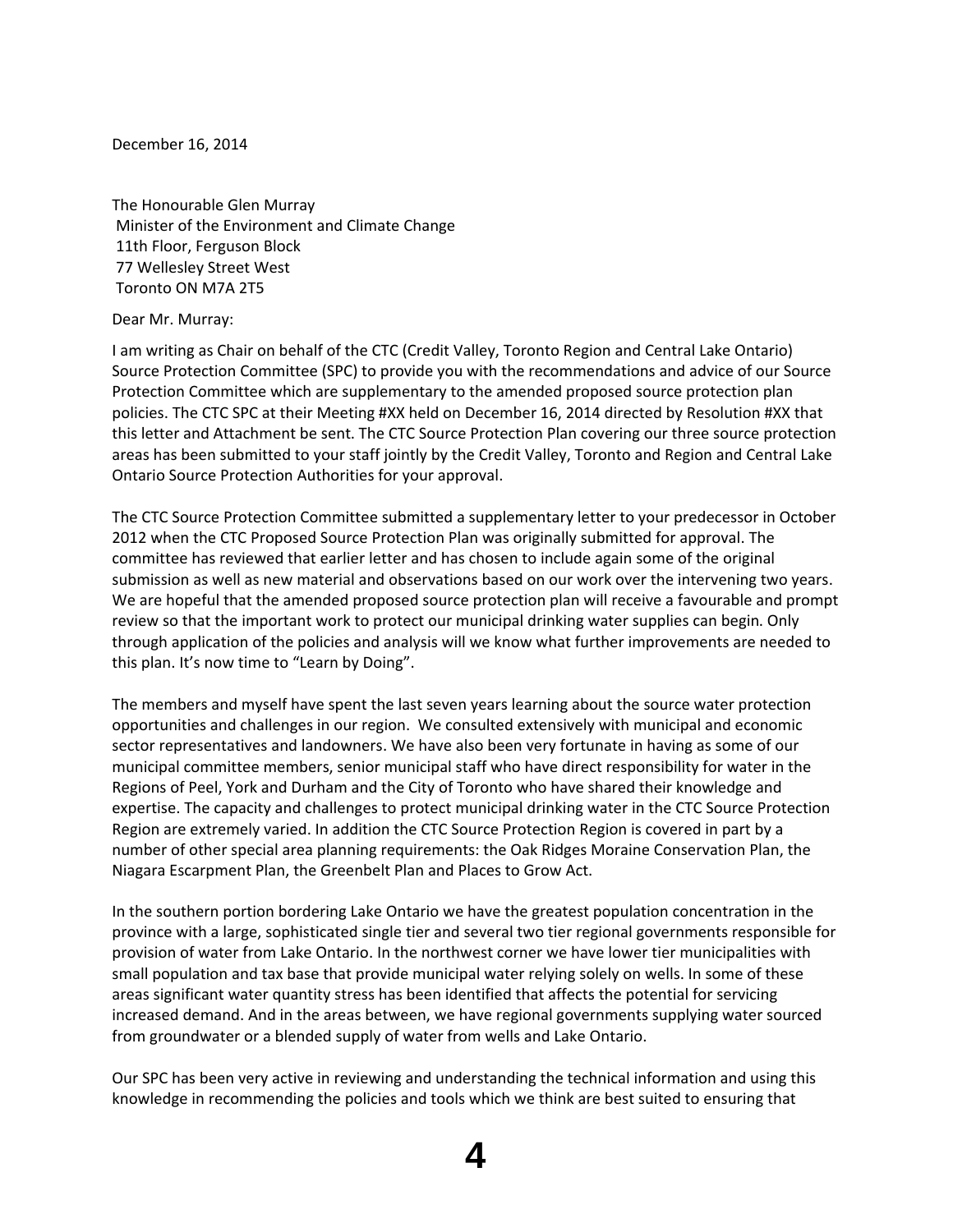existing and future activities cease to be or do not become significant drinking water threats. In the course of this work, we have found that the requirements of the *Clean Water Act, 2006* , associated regulations and technical rules do not always provide the flexibility to address the threats in our region. This is particularly the case with developing policies governing activities that pose drinking water threats in Lake Ontario, which is the single most important source of water in terms of the population served in Ontario. We have also found that there are and will be challenges to protecting groundwater where the Well-Head Protection Areas and Local Areas (related to water quantity stress) cross municipal and/or adjacent source protection region boundaries.

The Attachment enclosed with this letter sets out a number of concerns and makes recommendations which the CTC SPC encourages you to consider in both your review and approval of our Source Protection Plan and also in determining how to improve the source water protection process through implementation and future program improvements.

I trust that you and your staff will give careful consideration to both the Amended Proposed Source Protection Plan and the recommendations in this Attachment. I would like to thank you for your attention to this matter and ongoing support from your staff in the development of source water protection plans. If you have any questions or concerns with these comments, please contact myself.

Yours respectfully,

Susan Self Chair, CTC Source Protection Committee

#### Attachment

cc: CTC SPC Members

Lake Ontario Collaborative SPC Chairs and Project Managers Gerri Lynn O'Connor, Chair, Toronto and Region Source Protection Authority Pat Mullin, Chair, Credit Valley Source Protection Authority Pat Perkins, Chair, Central Lake Ontario Source Protection Authority Ling Mark, Director Source Protection Programs Branch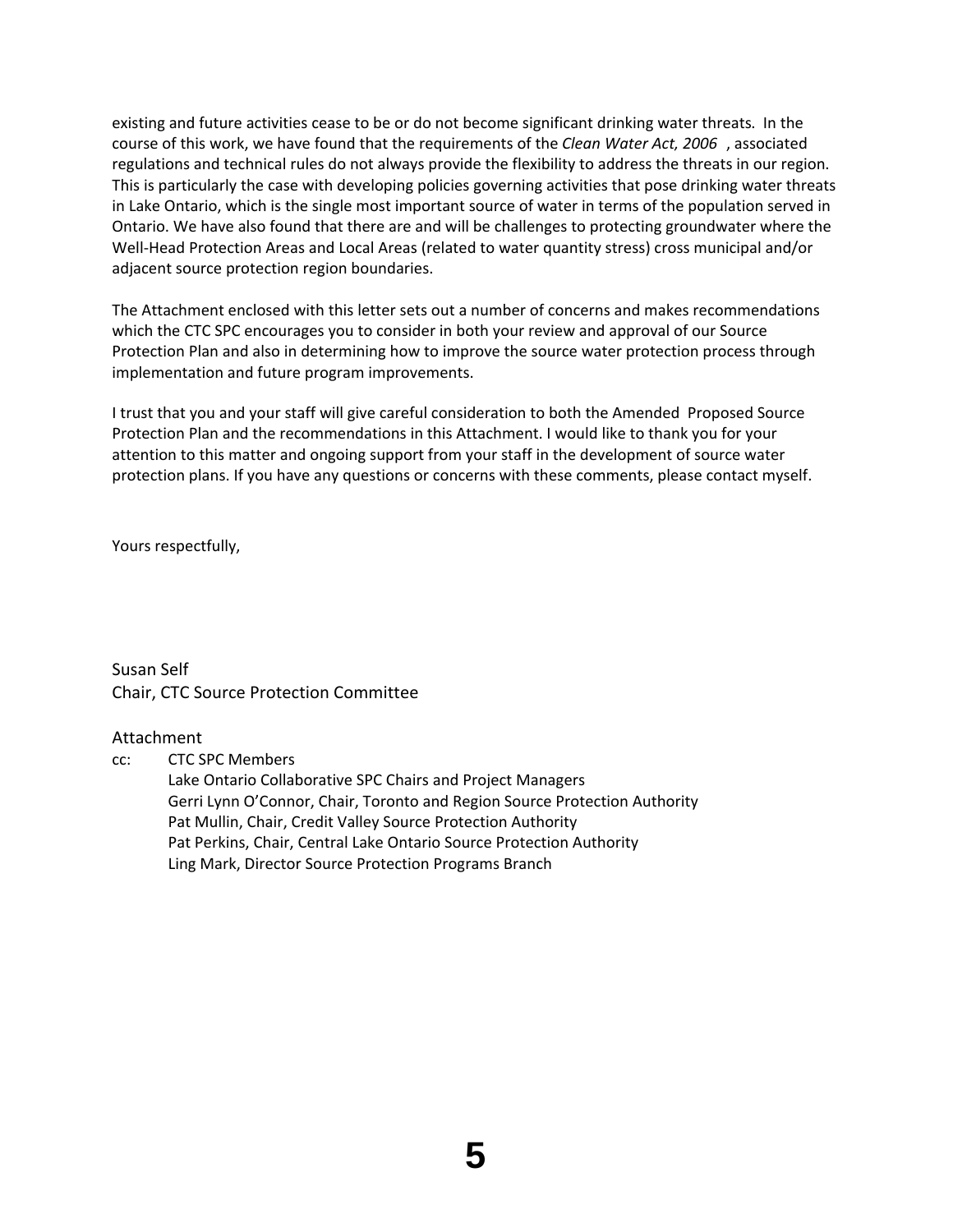# **Purpose**

This Attachment has been prepared by the CTC Source Protection Committee (SPC) to provide additional information and recommendations to supplement the Amended Proposed Source Protection Plan. The amended Plan is being submitted jointly from the Chairs of the Toronto and Region, Credit Valley and Central Lake Ontario Source Protection for approval pursuant to the requirements of the *Clean Water Act, 2006* (the Act). The matters included in this Attachment are beyond the scope of the allowed content in a Source Protection Plan and Explanatory Document as prescribed under the Act and regulations. The CTC SPC encourages the Minister and staff to consider these matters in the review and approval of the Amended Proposed Source Protection Plan and in determining future improvements to the development and implementation of the source water protection program.

# **1) Lake Ontario Policies**

Through the consultation process on the draft policies, Ministry of the Environment and Climate Change staff had advised that a number of the proposed policies were considered to be "out of scope" for inclusion in a Source Protection Plan based on the Act and its regulations. They did concur with the CTC SPC that the matters dealt with in a number of these "out of scope" policies are critical to achieving the objective of protecting Lake Ontario as a source of municipal drinking water. After a series of meetings with senior ministry staff, it was identified that addressing these policies for implementation by a collaborative group led by MOECC in partnership with the affected municipalities and other agencies provides a mechanism to achieve the desired outcome to protect the source of municipal drinking water for intakes in the Western Basin of Lake Ontario (Policy LO‐G‐2).

The CTC Amended Proposed Source Protection Plan (SPP) also contains a policy requiring the municipalities of Peel, Toronto and Durham who have intakes in Lake Ontario within the CTC Source Protection Region to participate on the collaborative group and undertake actions (including funding) which are identified through the development of the collaborative terms of reference (Policy LO‐G‐3).

It is recognized that other municipalities and source protection authorities should also participate as the geographic scope of the area that needs to be protected includes the Region of Niagara (Niagara Peninsula Source Protection Area); City of Hamilton, Region of Halton (Halton‐Hamilton Source Protection Region); Towns of Port Hope and Cobourg (Trent Conservation Coalition); and ideally the Town of Wellington (in Prince Edward County – part of the Quinte Source Protection Region). These additional areas and organizations were part of the original successful Lake Ontario Collaborative which undertook the technical work to identify vulnerable areas and threats led by the Region of Peel and funded by the ministry. However, the CTC SPP cannot contain policies that deal with areas outside of its boundaries.

The original Lake Ontario Collaborative is a successful model of how the wider scale technical issues can be addressed by a group of municipalities, source protection authorities and technical experts from provincial and federal agencies. The one time technical studies funding provided by the ministry enabled the Lake Ontario Collaborative (LOC) to undertake meaningful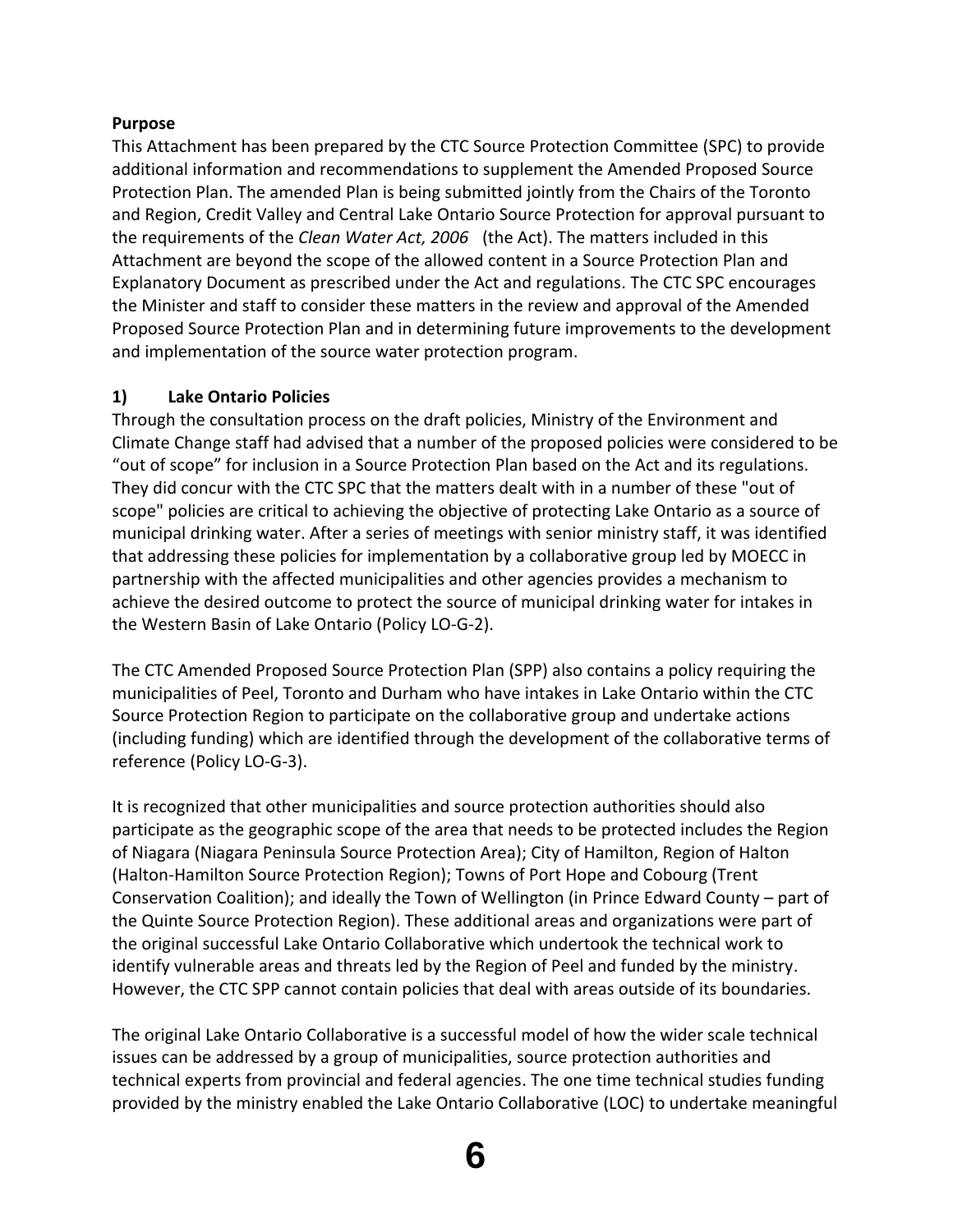work but that funding ended which curtails collaborative ongoing oversight and assessment of threats to Lake Ontario drinking water sources.

**The CTC SPC requests that the Ministry of the Environment and Climate Change (MOECC) considers what additional actions need to be undertaken in the Western Basin of Lake Ontario to ensure that all affected source protection plans include a broader range of policies and measures necessary to collaboratively protect Lake Ontario as the single most important source of municipal drinking water in Ontario. Further, the MOECC must provide the necessary leadership and on‐going technical commitment to ensure that the Lake Ontario Collaborative Group develops its terms of reference and undertakes the tasks.**

# *What are the Key Factors considered by the CTC Source Protection Committee in assessing Threats to Municipal Drinking Water Sources in Lake Ontario?*

The following summary information is provided to describe the risks and factors that the CTC SPC considered most important in developing the proposed policies:

- The drinking water intakes along the north shore of Lake Ontario are all located within the nearshore zone (less than five kilometers from shore) which represents the primary source of drinking water for the majority of Ontario's population. The nearshore zone continues to receive the discharge of contaminants from activities associated with urban, industrial and agricultural uses.
- These lands nearest Lake Ontario are also experiencing high levels of urban growth.
- The threat activities identified are related to spills, not normal operation of the facilities.
- A critical element of the risk management activity following a spill is to know where the spill is going. The predictive modeling and in‐line lake current monitors which are proposed would provide essential information that is needed for spill responders to take actions to ensure the threat ceases to be significant.
- Due to the late inclusion in the *Technical Rules* of the provision to identify significant drinking water threats in the Great Lakes through the spill modelling approach, a full characterization of potential drinking water threats in the CTC for Lake Ontario based sources was not possible. Additional technical work is required.
- Since contaminants can persist and travel long distances along the shore (not immediately mixed and dispersed offshore), analysis and risk management must be conducted on a broader geographic scale than the municipal or source protection region level.
- A centralized agency will ensure that consistent hydrodynamic modeling and other tools needed to forecast time of travel (from threat to intake), extent (duration), and estimated peak concentration (organism density, activity) is maintained and that effective spill notification protocols are in place.

# **2) Water Quantity Policies**

a) *Background*

The CTC SPC has developed the first policies to address significant drinking water quantity stress. The first Tier 3 Water Budget in the province was completed for municipal well water supplies serving the Towns of Orangeville, Mono and the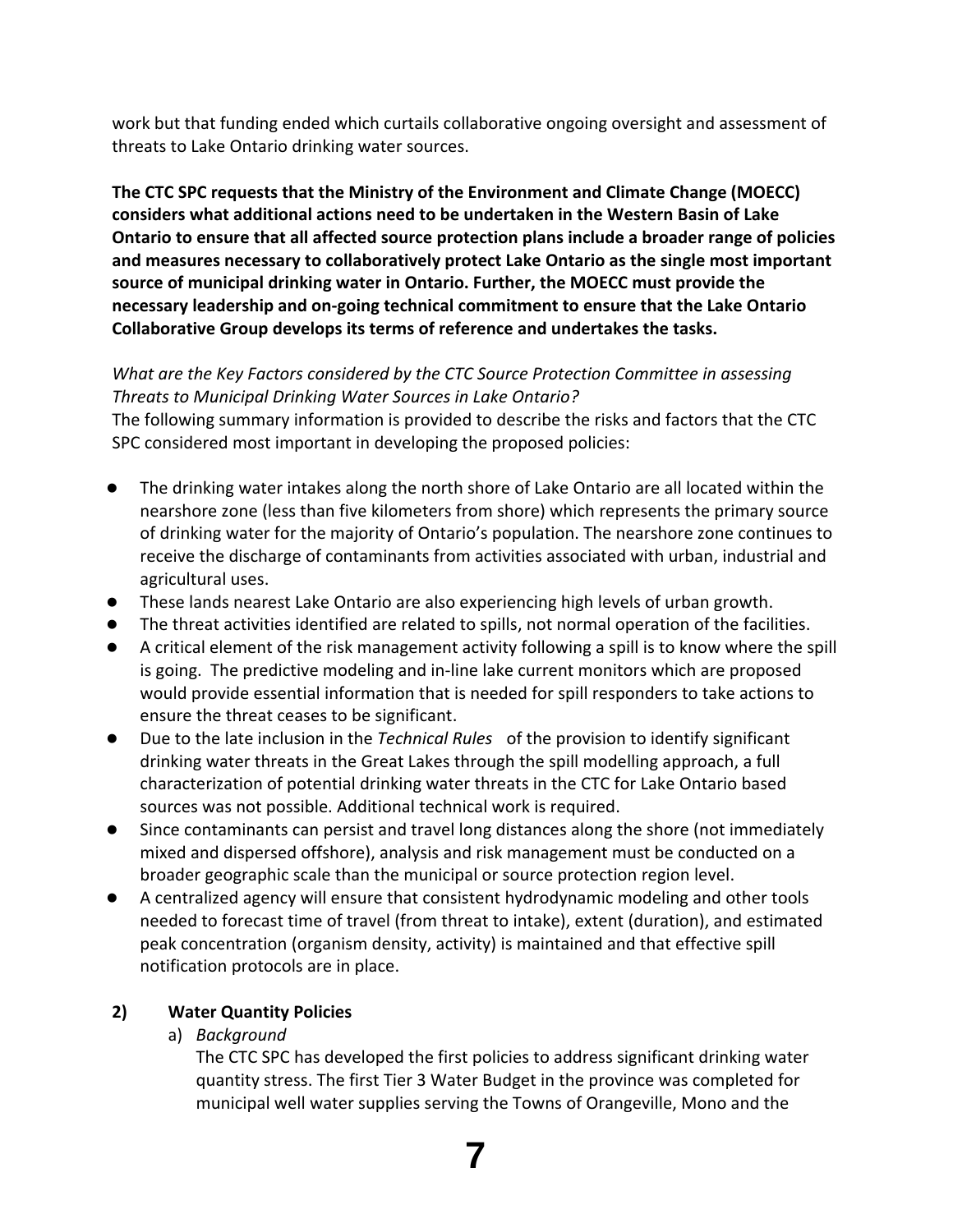Township of Amaranth in the south part of Dufferin County. The wells are located in the Credit Valley Source Protection Area (CTC Source Protection Region) but the vulnerable area extends into the Grand River Source Protection Area (Lake Erie Source Protection Region) and the Nottawasaga Source Protection Area (South Georgian Bay Lake Simcoe Source Protection Region). In addition to significant water quantity stress, some of these same wells serving the Town of Orangeville have sodium and chloride "Issues". The Issue Contributing Areas partly overlay the water quantity stress area, also extending into the Townships of Amaranth and East Garafraxa and the Grand River Source Protection Area.

CTC SPC members and staff have held numerous meetings with the adjacent source protection region committee members and staff, and elected officials and staff of the municipalities to discuss policies during the development of the Plan. The CTC has also flowed funding (from provincial transfer payments) to the Townships of Amaranth and East Garafraxa to hire a planning consultant to review and advise municipal staffs and councils during the development and review of policies. This support was to ensure that these municipalities had the capacity to participate. Some of these water quantity policies have proven particularly contentious for the Townships of Amaranth and East Garafraxa and to a lesser extent for the Town of Mono. These municipalities surrounding the Town of Orangeville have expressed concern that they will be required to implement policies that benefit Orangeville and not themselves. While many matters have been resolved, there are still outstanding matters which the province will need to address.

Since the Proposed Source Protection Plan was submitted in October 2012, two additional Tier 3 Water Budget Studies have been completed in the CTC that have identified vulnerable areas where significant water quantity threat policies will apply. In both cases (wells owned and operated by the Region of Halton serving Acton and Georgetown in the Town of Halton Hills; and numerous Region of York wells and one well owned and operated by Region of Durham serving Uxville industrial park) the vulnerable areas also extended across municipal and source protection region boundaries. However there is not the same degree of cross‐boundary municipal concern as in the Dufferin County municipalities.

- b) *Issues*
	- 1. Implementation of the policies in the Amaranth, Mono, Orangeville vulnerable area will require that Amaranth and East Garafraxa in particular implement policies that affect their planned development of vacant lands identified in their current Official Plans. In the Township of Amaranth portions of the vulnerable areas overlay lands which have been designated for industrial development.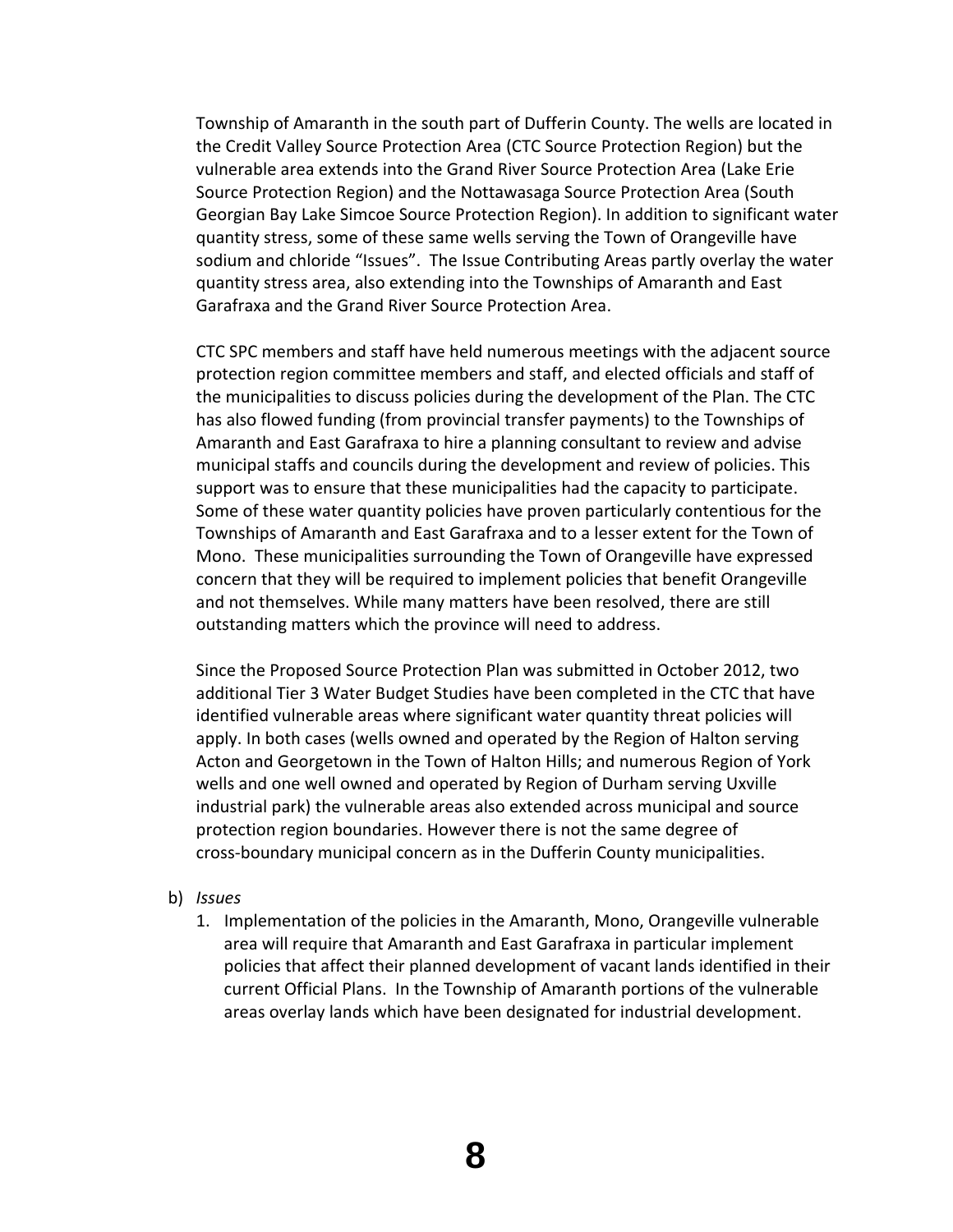- 2. Amaranth and East Garafraxa are not planning to provide municipal drinking water services in their future development areas beyond a proposed well in Amaranth to service a new residential subdivision which was part of an Ontario Municipal Board decision. A Class Environmental Assessment is underway for this water system and an application for a Permit to Take Water will be submitted once the EA has been completed. The other development (industrial or residential) in these municipalities within the vulnerable area would be serviced from private systems. Water demand from such private systems has not been factored into the current stress assessments in the Tier 3 Water Budget.
- 3. Orangeville had an increased population target assigned under the *Places to Grow Act* in their Official Plan which was not considered when the Tier 3 Water Budget water demand scenarios were assessed. Without additional water supplies and/or more aggressive water conservation strategies to lessen demand, it is not likely that additional demand from increased population and other new demands from industrial, commercial and institutional uses can be met with the existing water supplies. There is minimal reserve capacity or redundancy in the current well systems in Orangeville. The Tier 3 study predicted significant stresses in meeting the current and committed demand to build out to the previous Official Plan growth targets.

**The CTC SPC recommends that the provincial Ministries of Environment and Climate Change (Drinking Water Management and Operations Divisions), Municipal Affairs and Housing (planning, infrastructure and municipal government branches) and other affected provincial ministries and agencies work together with the above municipalities to find mutually beneficial solutions to these challenges and to ensure protection of sustainable municipal drinking water supplies for the current and future residents and other users in this area. The Proposed Policy DEM‐7 addresses this issue.**

c) *Out of Scope Policies*

The CTC SPC also wants to bring to your attention two water quantity policies which have not been included in our Proposed Source Protection Plan which were deemed by your Ministry staff in their review of the draft policies as being "out of scope". The SPC is of the opinion that these two policies would provide protection to significant groundwater recharge areas which have been mapped as required under the Act but for which no policies can be proposed under the existing rules.

**The CTC SPC recommends that the Ministry considers how the intent of the following policies may be achieved through other means or in future source protection plan revisions.**

1. **Threat: An activity that reduces recharge to an aquifer Research: Change in Impervious Cover Where funding has been made available, the responsible Conservation Authority shall assess the change in recharge from existing, approved and planned land uses within**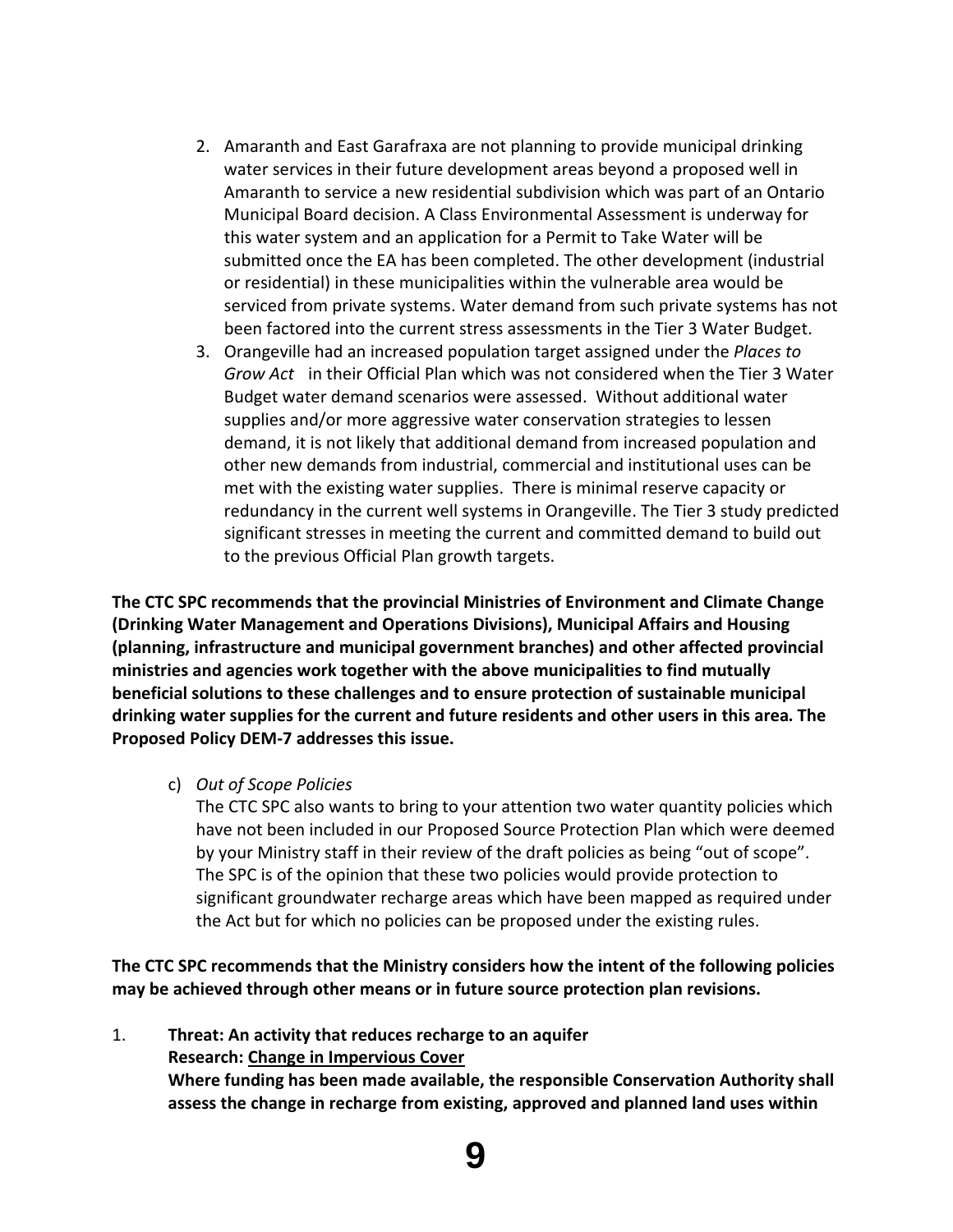**the Local Area A (the area identified as having significant water quantity stress) and provide this data to MOECC for their update of the Tier 3 water budget model.**

2. **Threat: Moderate/Low Threat An activity that reduces recharge to an aquifer Land Use Planning: Planning Policy for Protecting Low and Moderate Threats In accordance with Provincial Policy Statement (2005) Sec. 2.2, Planning Approval Authorities shall protect, improve or restore ground water quality and quantity outside Tier 3 Water Budget Local Areas identified as having significant water quantity threats by implementing necessary restrictions on development and site alteration to: i) protect Significant Groundwater Recharge Areas; ii) protect, improve, and restore vulnerable ground water, sensitive ground water features, and their hydrologic functions. Where policy applies: SGRAs (outside of Local Area A)**

# **3) Water Quality Policies**

a) *Gaps in Mandates of Provincial Ministries and Agencies in Protecting Source Water* The CTC SPC has been disappointed with the number of gaps in current mandates, legislation and regulations that reduce the provincial instruments that could be used for policies. As a result of the gap, additional responsibilities have been added to the risk management official through some of our policies in order to meet our requirement to propose policies to address significant drinking water threats.

**The CTC SPC encourages the Minister and staff to discuss at the earliest possible date with other provincial ministries the actions that can and should be taken under other legislation to implement source water protection as it is recognized that it may take some time to reach resolutions that would provide SPCs with more options for assigning implementation responsibilities in future source protection plan revisions.**

## b) *Economic Costs and Benefits ‐ Who Pays? Who Benefits?*

Throughout our consultations with municipalities and affected property owners a common concern has been expressed about the costs of implementing source protection policies and who should pay for these costs.

The CTC SPC is well aware that the province is still determining what funding support will be provided to the source water protection program in the future to fund the Ontario Drinking Water Stewardship program and Source Protection Authorities to carry out their regulatory tasks including the support of source protection committees and other provincial support.

We would recommend that decisions should be made on multi-year funding basis to provide both a clear signal of the province's commitment to municipalities and property owners and to permit Source Protection Authorities the ability to plan and retain the staff with the necessary experience and expertise required to ensure that the implementation phase of the program is successful. Provincial funding of the first round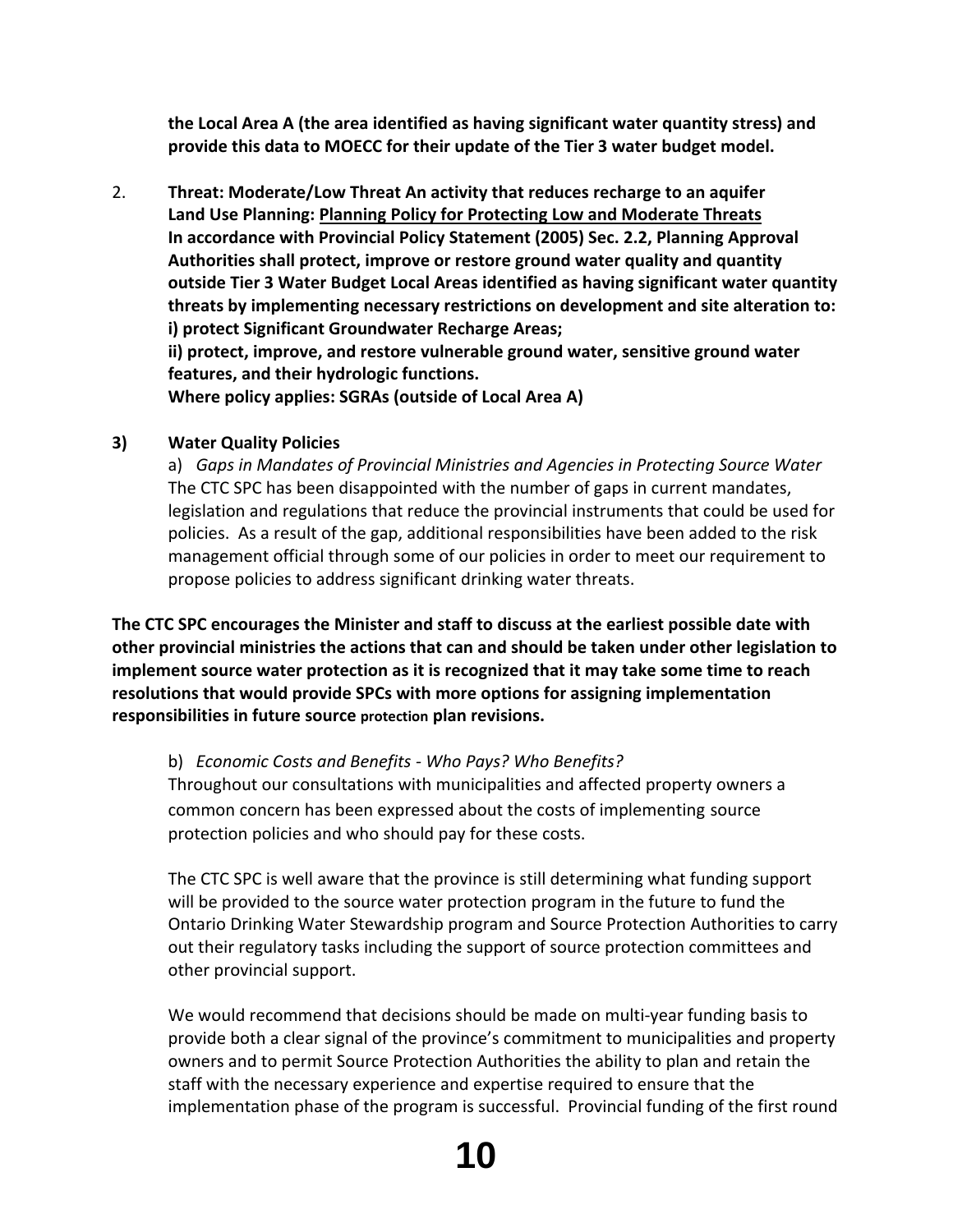of Source Protection Plans has provided a solid basis for these policies.

# **The CTC SPC recommends that the province commits funding on a multi‐year basis to Source Protection Authorities to enable successful implementation of Source Protection Plans and to meet their regulatory obligations to the source water protection program.**

Many of our municipalities have expressed concern about the costs to implement and comply with source protection policies. While the municipality responsible for the provision of the municipal water system may recover costs for source water protection implementation and monitoring through municipal water rates, there is general reluctance for municipal councils to increase costs to their taxpayers. However, in a number of instances the municipalities that will need to implement policies are not those who are able to recover costs through municipal water rates. For example, the Town of Erin in the County of Wellington must implement policies to protect the Region of Halton's wells where the vulnerable areas extend into their municipality, but has no means to recover these costs from water users who are all located in Halton.

Likewise many of the property owners who will be required to comply with significant drinking water threat policies are not municipal water customers, but rely on their own private wells which may or may not also be protected by the actions taken. This is not intended to imply that there is a "right to pollute", but rather to try to strike a fair balance of costs and benefits.

**The CTC SPC recommends that the province, in consultation with the municipalities whose water systems are being protected should research and implement economic mechanisms to fund implementation of these policies, including the role that the Ontario Drinking Water Stewardship program could play. In particular attention should be given to recognize the source water protection benefits provided to others by landowners who are often in the agricultural sector.**

# c) *Cross Boundary Policy Harmonization*

In developing these policies, CTC SPC members and staff held numerous workshops and meetings (details are found in the *Explanatory Document* which accompanies the Proposed Source Protection Plan) with municipal and industry staff and adjacent Source Protection Regions. Efforts have been made to harmonize these policies to the greatest extent possible with adjacent Source Protection Regions.

A number of municipalities have noted that there are some matters which could be better harmonized by the province developing and implementing some universal policies. In particular standardized definitions of what constitutes an "existing" or "future" threat, and transition policies. The CTC Proposed Source Protection Plan contains definitions for the foregoing that have been developed based on the input of members and considering proposals from adjacent source protection regions.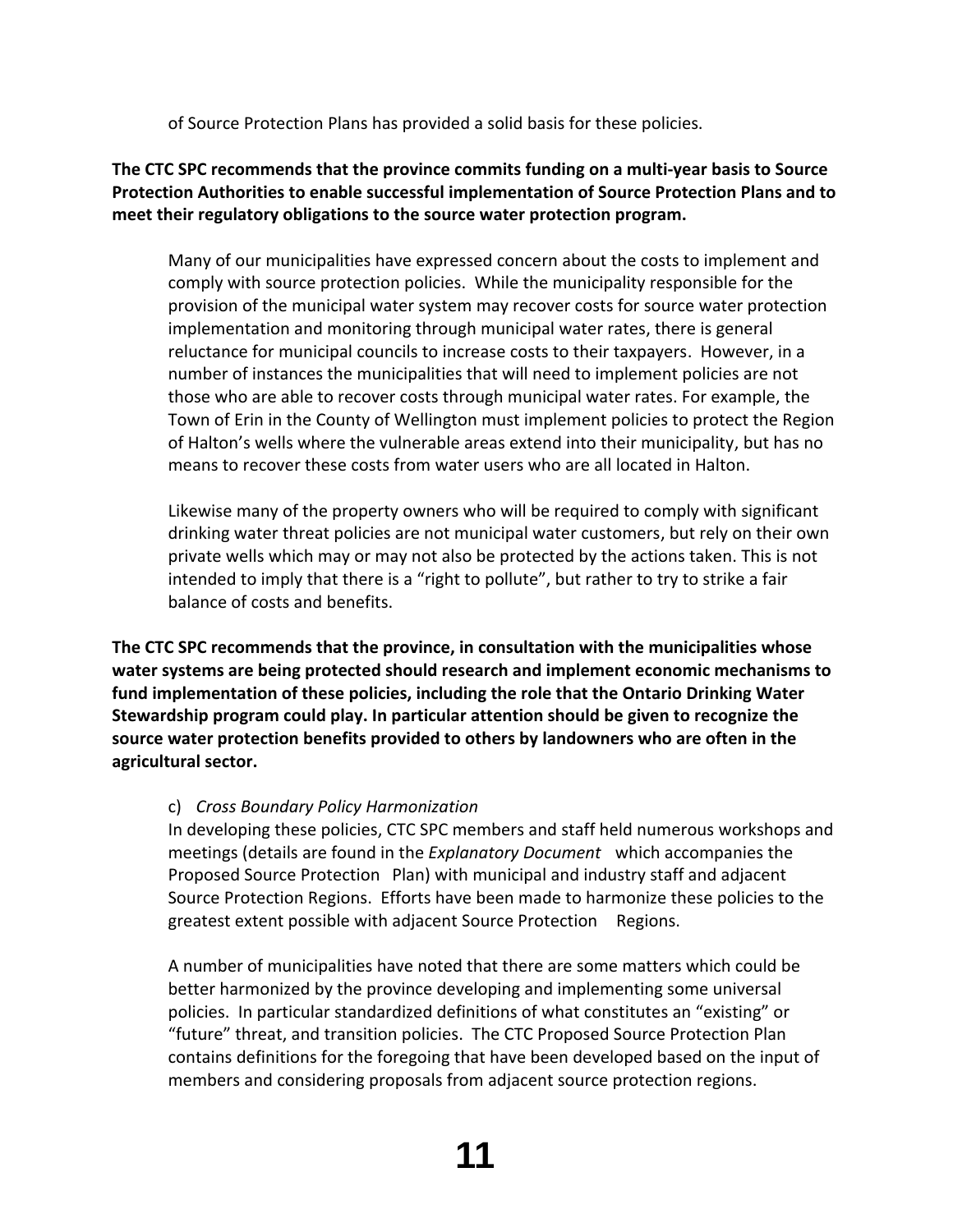The greatest degree of harmonization has been achieved with the South Georgian Bay Lake Simcoe Source Protection Region which has the longest boundary with the CTC. Through these efforts it has been apparent that each Source Protection Committee has carefully considered their local drinking water threats and selected policy approaches that in their opinion are appropriate to meet their regulatory obligation to protect existing and future sources of municipal drinking water.

**The CTC SPC recommends that the Ministry of the Environment reviews all source protection plans for opportunities to standardize wording of similar policies. In particular, the definitions and transition policies should be reviewed for this purpose.**

## d) *Salt Threats*

The CTC SPC is concerned that the Ministry's circumstances for identifying when there may be a significant salt threat are not sufficiently protective of groundwater. There are a number of wells in the CTC SPR that have "Issues" identified related to salt, yet none of these wells meet the threshold of road density for them to have a significant threat level in the absence of the rising salt levels being found in the wells. Additionally the MOECC approach does not take into consideration the large amounts of salt that are applied to parking lots and sidewalks including on private, commercial or industrial properties.

It has also become apparent the Ministry's circumstances for sodium and chloride threats are not consistent within the various sewage activities. In particular, neither sodium nor chloride are listed as a chemical circumstance associated with municipal sewage treatment plant discharge threat, even though levels of these chemicals are very high in municipal sewage, particularly where domestic water softeners are used. In contrast, sodium and chloride are chemical circumstances for septic systems.

It is doubtful that MOE's approach to identify significant drinking water threats in fact captured the majority of instances in which salt application presents a risk to drinking water. As a result, few instances of salt application qualified as a threat anywhere in the CTC, even in densely populated urban areas where it is expected that salt application would be high. This makes it very difficult for an SPC to ensure that there are proactive policies proposed to protect against more "issues" in the future. Thus the MOE circumstances set an unreasonably high threshold.

**The CTC SPC recommends that the Ministry re‐evaluates the circumstances in which salt application qualifies as a significant, moderate or low drinking water threat and what activities are associated with discharge of sodium and chloride into surface or groundwater.**

## e) *List of Pesticides which are Drinking Water Threats*

The CTC SPC agricultural representatives have raised a concern with the inclusion of the herbicide glyphosate (major constituent of Roundup) in the list of pesticides which pose a drinking water threat. They have advised that the rationale their sector has received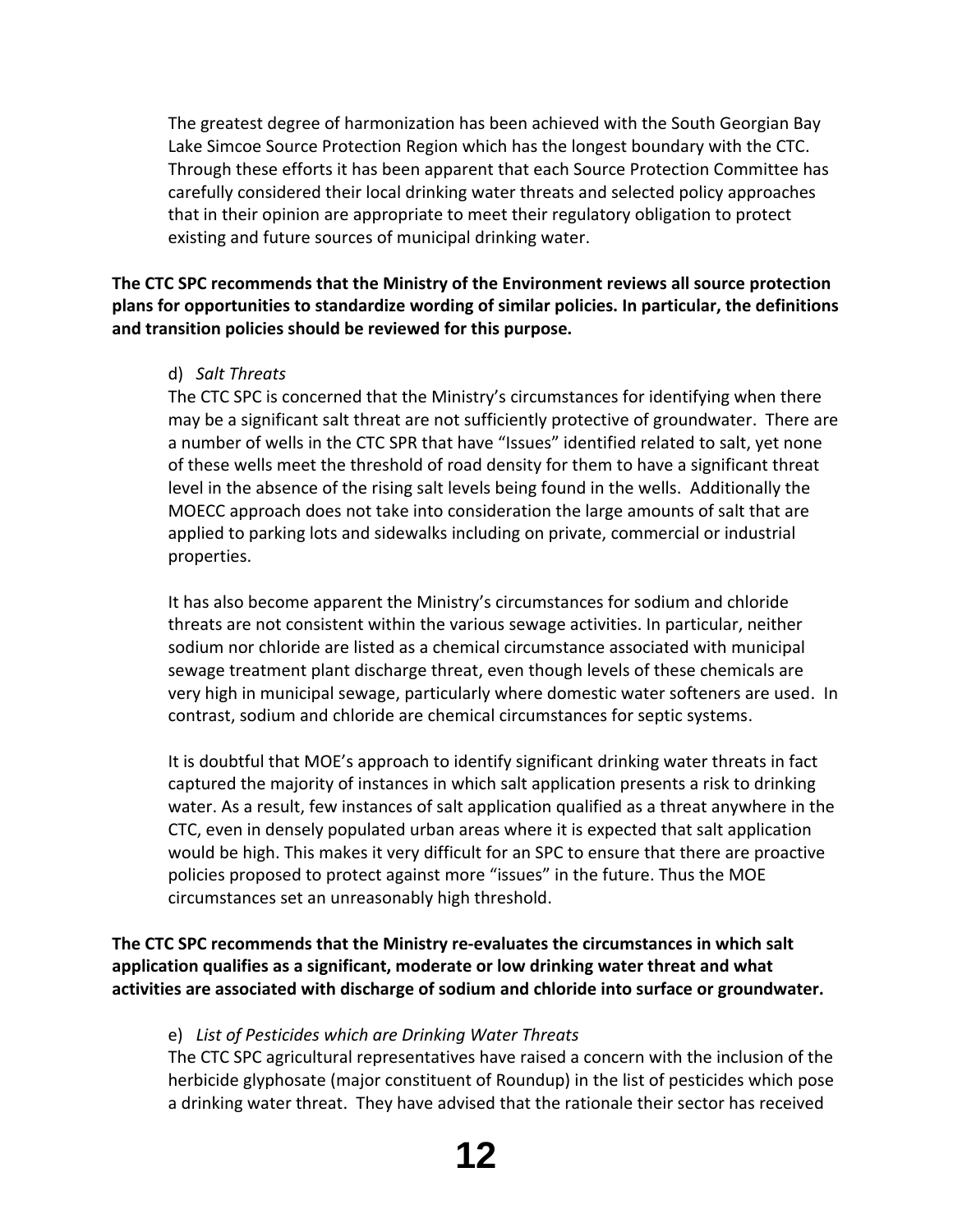from Ministry staff for its inclusion on the list is solely due to the amount of this pesticide which is used in Ontario. Our SPC agricultural members are of the opinion that due to the low risk to non‐target receptors, glyphosate should not be included in the list of pesticides which pose a threat to drinking water. The reason large amounts of glyphosate are used is because it is much less toxic than other herbicides. Therefore pesticide applicators have replaced other herbicides which pose a greater threat to non-target receptors with glyphosate. There is also recognition that other more toxic, commonly used substances are not included on the list but perhaps should be.

**The CTC SPC recommends that the Ministry should review the criteria used to identify which specific pesticides pose a threat to drinking water to ensure they identify realistic threats and update the list of the Table of Threats by adding or deleting substances accordingly.**

f) *Out of Scope Policies*

The CTC SPC also wants to highlight and bring to your attention the following water quality policy which was not been included in our Proposed Plans because it was deemed as being "out of scope" by your Ministry staff in their review of the original draft policies. The SPC feels that implementation of this policy would provide important information to aid the protection of drinking water quality.

# **The CTC SPC recommends that the Ministry considers how the intent of the following policy may be achieved through other means or in future source protection plan revisions**.

The following is the draft proposed policy which has been removed from the Proposed Plan**:**

**Related to threats from stormwater management facilities: ‐ "The MOE is encouraged to conduct research to identify risks from infiltration ponds into groundwater used for drinking water and to review contemporary technology for the design and operation of stormwater management facilities that can protect municipal drinking water systems with the goal of updating SWM Planning and Design Guidelines and the Table of Circumstances as appropriate".**

# **4) Other Matters**

The following section deals with important concerns that don't fall under the preceding three categories which the CTC wants to bring to the Minister's attention.

# a) *Emerging Issues*

Committee members are concerned that there is no clear process to ensure that new information (e.g. gathered from on‐going Tier 3 water budget studies; when a new well or intake is brought on‐line; or from new scientific research or monitoring showing changing trends in a contaminant) will be assessed to determine what changes are required in identifying new or updating vulnerable areas where policies will apply or determine if a new or amended Source Plan policy is required.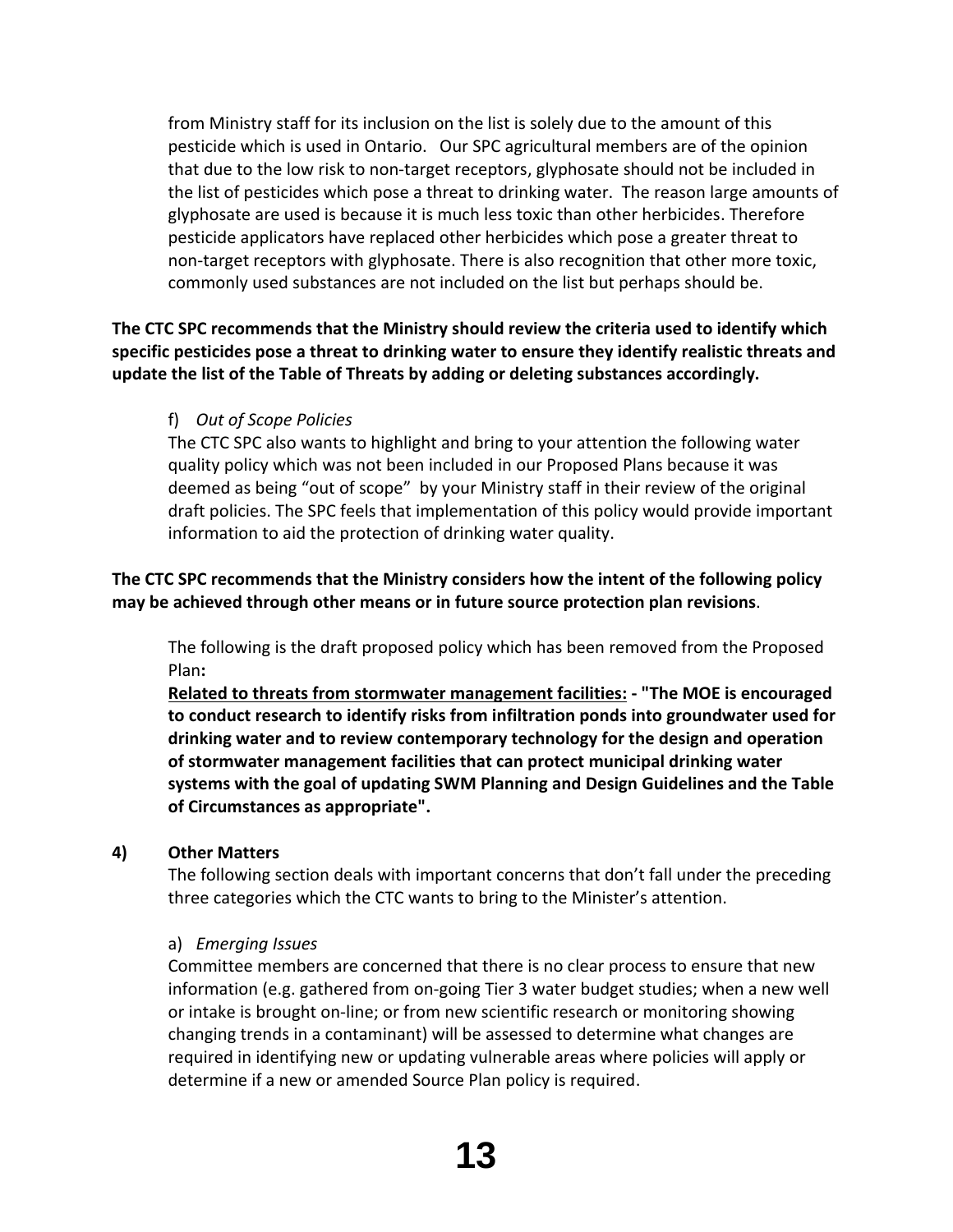The following policy was not been included in our Proposed Plan as it was deemed as being "out of scope" by your Ministry staff in their review of the original draft policies. The SPC feels that implementation of this policy would provide important information to aid the protection of drinking water sources.

**The CTC SPC recommends that the Ministry considers how the intent of the following policy may be achieved through other means or in future source protection plan revisions**. The following is the draft proposed policy which has been removed from the Proposed Plan**:**

**Related to taking action upon identifying new or emerging "Issues" or significant drinking water threats: ‐ "Where on‐going scientific/technical assessment work identifies issues or SDWTs that are not addressed by policies in the most current version of the SPP, provincial ministries and/or municipal water providers are encouraged to take immediate action, as permitted, to ensure that the activity ceases to be or does not become a SDWT and to also refer the matter to the SPC for their assessment on the need to develop and consult on potential new policies to update the SPP".**

**As soon as additional technical information becomes available, targeted amendment processes for the ARs and SPPs should begin. Additionally, the CTC SPC recommends that the Ministry of the Environment and Climate Change ensures that as new technical information becomes available it is shared as soon as possible with all affected municipalities and provincial ministries so that it can be taken into account in decision‐making in order to protect sources of drinking water.**

b) *Locating New Wells*

Within the CTC Source Protection Region a number of municipalities are planning to establish new municipal water supplies. In areas inside the Greenbelt Planning Area, new municipal supplies must be based on groundwater as bringing in lake‐based supplies is not permitted. New wells will result in new vulnerable areas where water quality policies will apply. Because the policies are generally most restrictive in WHPA‐A and in WHPA‐B with high vulnerability scores, locating new wells away from existing threat activities will reduce the burden on landowners to implement risk management actions or avoid prohibition of future activities. In particular concern has been raised about the impact on agricultural operations in the CTC SPC.

**The CTC SPC recommends that the Ministry of the Environment and Climate Change directs municipalities to consider the potential impact on or by existing agricultural operations and to locate new wells in a manner so as to minimize any such impacts.**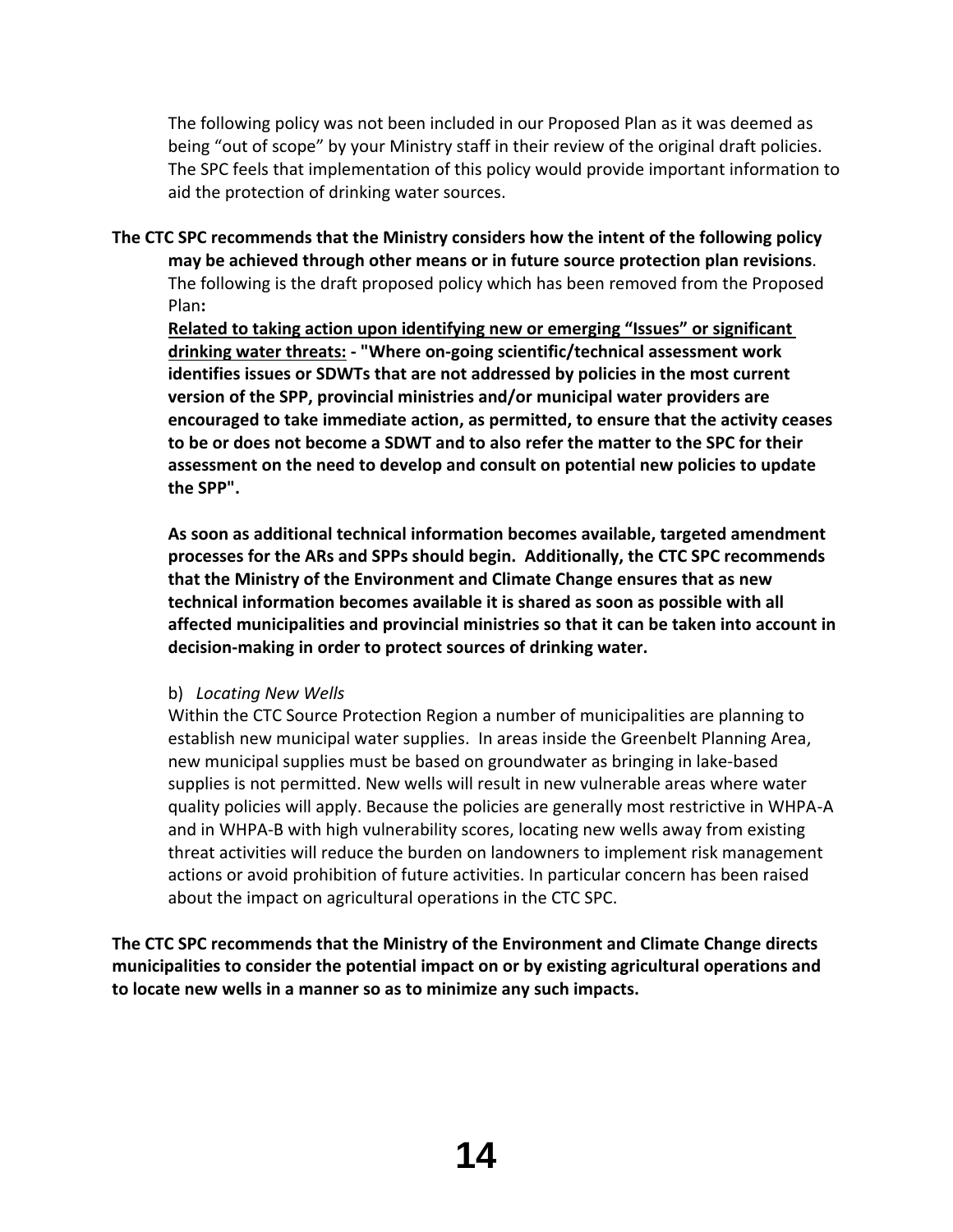# **Item 7.1**

**TO:** Chair and Members of the Source Protection Committee Meeting #7/14, December 16, 2014

## **FROM: Beverley Thorpe, Project Manager, CTC Region**

#### **RE: Source Protection Committee Member Renewal**

### **KEY ISSUE**

Source Protection Committee renewal process and group discussion of ongoing role of SPC including: size/structure/renewal of current vacancies

\_\_\_\_\_\_\_\_\_\_\_\_\_\_\_\_\_\_\_\_\_\_\_\_\_\_\_\_\_\_\_\_\_\_\_\_\_\_\_\_\_\_\_\_\_\_\_\_\_\_\_\_\_\_\_\_\_\_\_\_\_\_\_\_\_\_\_\_\_\_\_\_\_\_

#### **RECOMMENDATIONS**

**THAT the CTC SPC receives this report for information;**

**AND FURTHER THAT the Toronto and Region Source Protection Authority in consultation with the Credit Valley and Central Lake Ontario Source Protection Authorities considers the perspectives and advice of the CTC SPC members provided during the discussion at Meeting #7/14 to be held December 16, 2014 in determining the path forward to replace SPC members.**

### **BACKGROUND**

The *Clean Water Act, 2006* and [Ontario Regulation 288/07](http://www.e-laws.gov.on.ca/html/regs/english/elaws_regs_070288_e.htm) set out the requirements and responsibilities for establishing the source protection committees. The initial CTC Source Protection Committee members were appointed by the Toronto and Region Source Protection Authority (TRSPA) as the lead authority for the CTC Source Protection Region to serve until the approval of the first source protection plan.

Section 8 of Ontario Regulation 288/07 requires that when a source protection plan is approved by the Minister, and the notice of the approval for the plan is posted on the *Environmental Registry (EBR),* the terms of appointment of the committee members begin to expire. Section 8 of the regulation outlines the timelines for committee renewal after the approval of a Source Protection Plan and Sections 2-7 of the regulation outline the appointment of SPC members, both for the initial committee formation, as well as for member renewal.

The purpose of the staggered committee renewal is threefold:

- 1) avoid member fatigue while maintaining pool of expertise;
- 2) allow new municipal councils to select representatives; and
- 3) allow for change in the economic and citizen at large members to bring new perspectives

This renewal can also include the TRSPA changing the sectors represented (municipal groupings, agricultural, environment NGOs, public) while maintaining the one-third representation by each group.There is nothing in the Act or regulations that prohibit a sitting member from re-applying to sit on the committee. The SPA may appoint interim members until formal recruitment is completed (see below under REGULATORY RENEWAL PROCESS).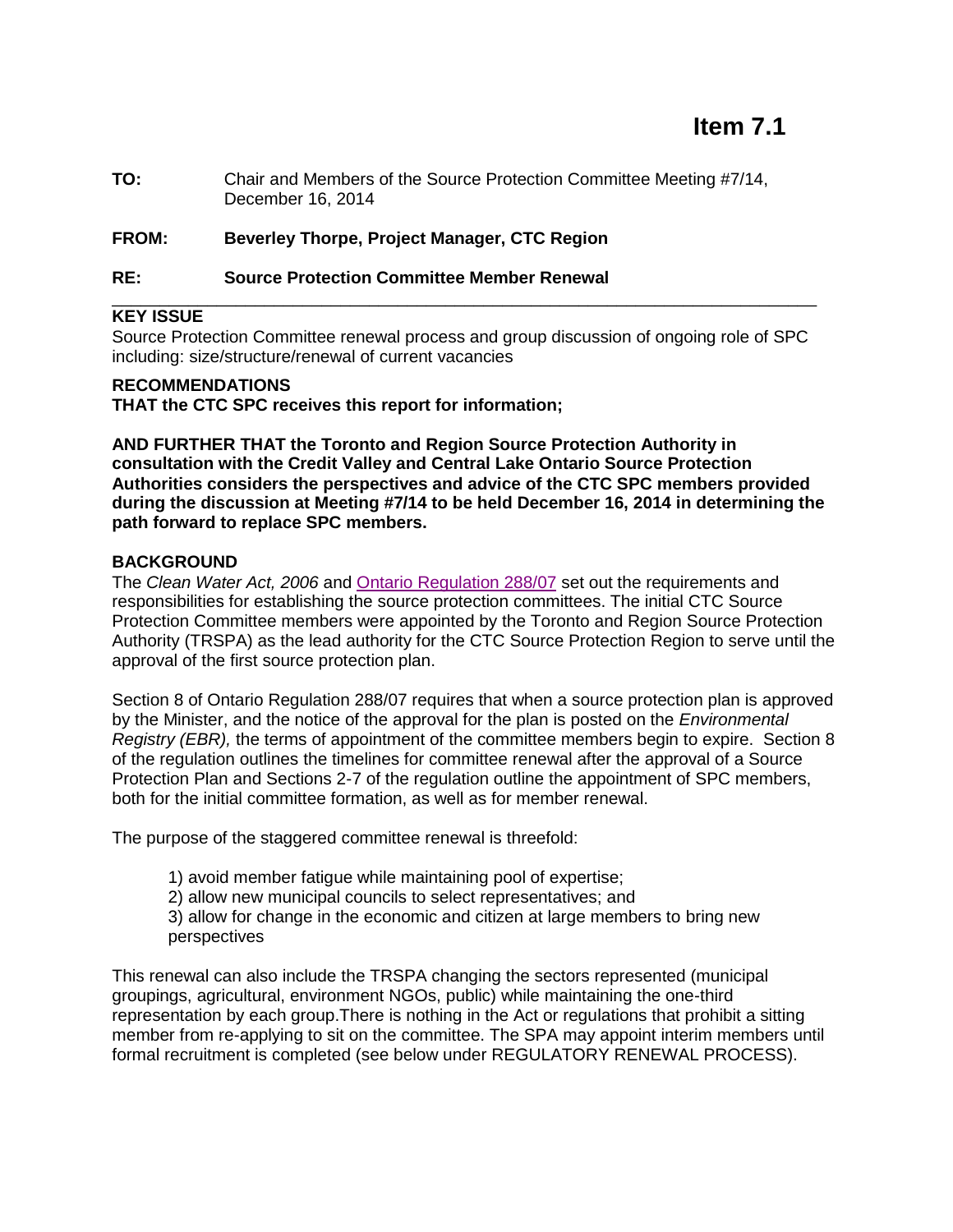# **SPC ROLES DURING IMPLEMENTATION**

Source Protection Committees have an ongoing role to play after plan approval through the transition to implementation of approved plans. The SPC:

1) must review and consult on any new technical work for new systems (CWA s.34 note there are a number of new systems in the planning stage within the CTC); 2) must review annual reports before they are submitted to the Minister (the first of the annul reports on plan implementation are due in the February following the second calendar year after the plan comes into effect);

3) must undertake work to prepare for amendments to source protection plans as directed by Minister; and

4) may undertake other tasks as identified by the SPC itself and approved by the SPA or the ministry.

In the most recent Plan approvals, the Minister has set a date by which Terms of Reference must be submitted that set out the work and schedule to update the Plan. The dates set have been by November 30, 2018 for Plans that come into effect in 2015. The ministry is currently discussing and developing more guidance on specific tasks that SPCs may be requested to undertake. The ministry has asked SPC Chairs for advice regarding the extension of source protection to areas outside of the current source protection region/area boundaries. The SPC Chairs are also encouraging the ministry to consider extending source protection to non-municipal systems as allowed for under the Act.

## **REGULATORY RENEWAL PROCESS**

Once the minister has approved the Source Protection Plan, appointments begin to expire "when notice is published under section 30 of the Act of the approval of the first source protection plans for all of the source protection areas in the source protection region" (S. 8 (3) 3). Not all members' terms expire concurrently. Upon approval of the CTC plan 9 members' terms will expire (3 in each group). The following year 6 more members, terms expire (2 in each group) and on the second year anniversary of the plan approval the remaining 6 terms expire. Therefore, over three years, terms for all committee members will expire. SPAs must replace members from each of the three groups equally so that the balance is maintained between new and experienced members of the groups.

The regulation only specifies the number of members to step down from within each subgroup each year. The lead source protection authorities will need to decide which individual members' terms expire. The source protection authority will need to solicit comment on the proposed composition of the the committees' economic and public groupings as well as recruiting new representatives for the committee (per section 9 of the regulation). Unlike the initial committee which was formed until the Source Protection Plan was approved, new members are appointed for three year terms. The SPA also has the option of appointing interim members until formal recruitment is completed. Interim members can include a member whose term has expired and interim or previous members may reapply during this recruitment.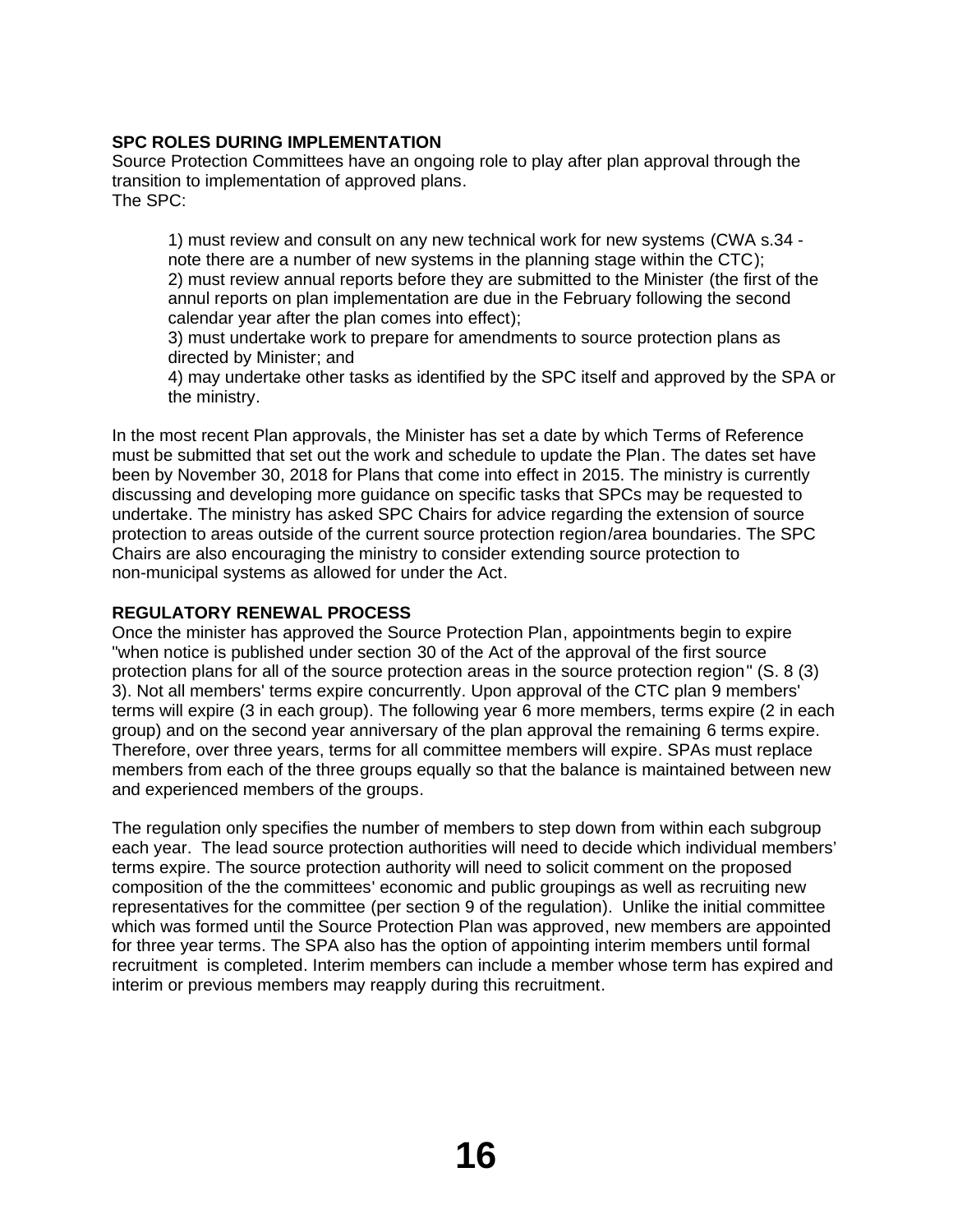The process, timelines and requirements for SPC member renewal are governed by the same sections of the regulation as the initial appointments, sections 2-7. These sections prescribe how municipal, business and public interest vacancies are to be filled.

### **Municipal Members**

Regulation 288/07 states that "The source protection authority shall ... give a notice described in subsection (5) to the clerk of each municipality that is located, in whole or in part, in the source protection area or source protection region." O. Reg. 288/07, s. 3 (4). The councils must be given information on the role and obligations of the SPC, a list of the number of members of the SPC who are assigned to their municipal "group" as well as the date by which councils of the municipalities in each group must jointly submit the name of their representative to the TRSPA. The municipalities must be given at least two months to complete this task. TRSPA has 75 days after initial notice is given to appoint the new members.

## **Economic and Public Member Recruitment**

TRSPA must publish a notice on the Internet and publish a notice described in one or more newspapers that, in the opinion of the source protection authority, are of sufficiently general circulation to bring the notice to the attention of the public in the source protection region. (O. Reg. 288/07, s. 4 (1)). The notices must include a summary of the functions of the source protection committee, why the notice is being made and the date by which applicants must apply. The date must be no less than two months after the notice is first published in the newspaper. The TRSPA will consider submissions that are received and, within 45 days after the notice was published on the internet will make a decision on how to divide up the appointments. They must provide rationale and have it published online and made available for the public to see. The TRSPA has 75 days after initial notice is given to appoint new members.

## **SPC DISCUSSION - ADVICE SOUGHT**

While the size and composition of the SPC is governed under the Clean Water Act and regulations, MOECC has signalled a willingness to consider reviewing the role, structure and size of committees. MOECC is also having discussions regarding the overall renewal process, including questions about the appointment process as we move forward into implementation. TRSPA has a number of decisions to make regarding the composition and recruitment process under the current rules as outlined above. Although the formal renewal process does not need to begin until the CTC Plan is approved, time is required to prepare. In addition there are some existing vacancies on the CTC SPC and more members may be considering when they wish to be replaced or signal their interest in re-applying, so some early decisions on the process would be helpful.

The CTC Management Committee comprised of the three Chief Executive/Administrative Officers for the three SPAs has requested that the CTC SPC members provide their advice and perspectives on the various matters related to SPC member replacement. The SPC perspectives will aid the CEO/CAOs in determining the optimum process to move forward. The CTC perspectives will also be shared through Chair Self with MOECC. Chair Self is heading a group pf SPC Chairs and PMs to provide advice to MOECC on these matters. Chair Self's group is also preparing a report to MOECC on this matter.

The following questions are designed to frame the SPC discussion but the members are encouraged to provide perspectives on additional areas. If any member wishes to provide written comment, please do so. Staff will take notes on the discussion and prepare a summary for use by the CTC SPAs and also for Chair Self to share with the MOECC.